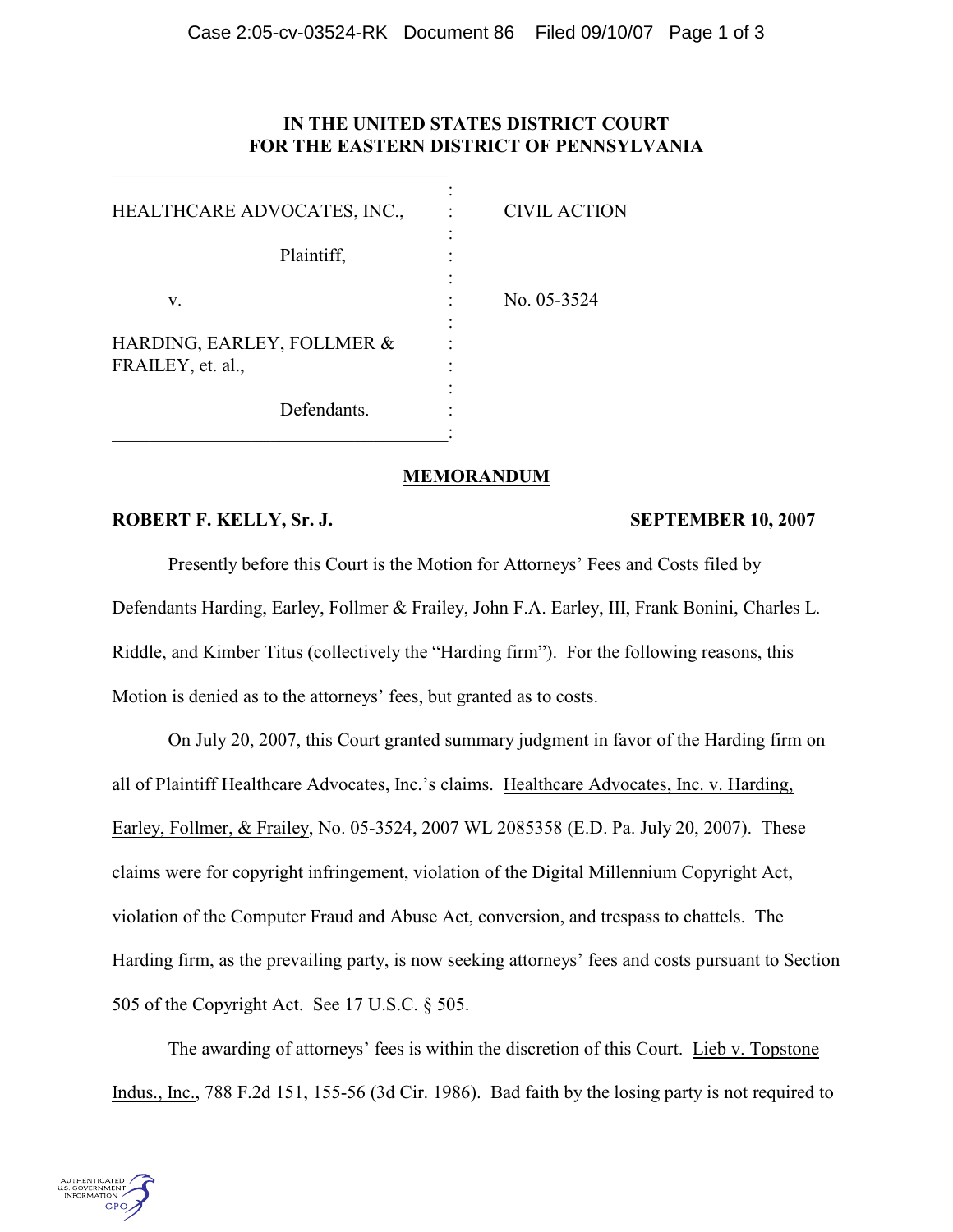### Case 2:05-cv-03524-RK Document 86 Filed 09/10/07 Page 2 of 3

award fees, however, they are not a matter of course for the prevailing party either. Id. at 156. Instead, this Court must use an evenhanded approach. Id. Factors to consider in deciding to award attorneys' fees are: "frivolousness, motivation, objective unreasonableness (both in the factual and in the legal components of the case) and the need in particular circumstances to advance considerations of compensation and deterrence." Id.

While Healthcare Advocates did not prevail on its copyright infringement claim, this Court had to thoroughly analyze the underlying facts and legal issues before coming to a decision. The lengthy July 20, 2007 Memorandum and Order granting the Harding firm's Motion for Summary Judgment and denying Healthcare Advocates' Motion for Partial Summary Judgment is evidence of the non-frivolous nature of this claim. See Healthcare Advocates, 2007 WL 2085358, at  $*$  5-13. Therefore, this Court cannot deem Healthcare Advocates' copyright infringement claim frivolous or objectively unreasonable because Healthcare Advocates put forth a reasonable legal argument. Accordingly, attorneys' fees are not warranted.

The awarding of costs, however, is warranted. Under 17 U.S.C. § 505, the district court in a copyright action "may allow the recovery of full costs by or against any party." The term "full costs" in this statute refers to those costs allowed pursuant to 28 U.S.C. § 1920. Schiffer Pub., Ltd. v. Chronicle Books, LLC, No. 03-4962, 2005 WL 1244923, \*15 (E.D. Pa. May 24, 2005). The Harding firm has requested costs for printing, transcripts, exemplification, and copies totaling \$ 9,348.60. This Court finds that these costs are recoverable and reasonable. Defendants are accordingly awarded \$ 9,348.60.

An appropriate Order follows.